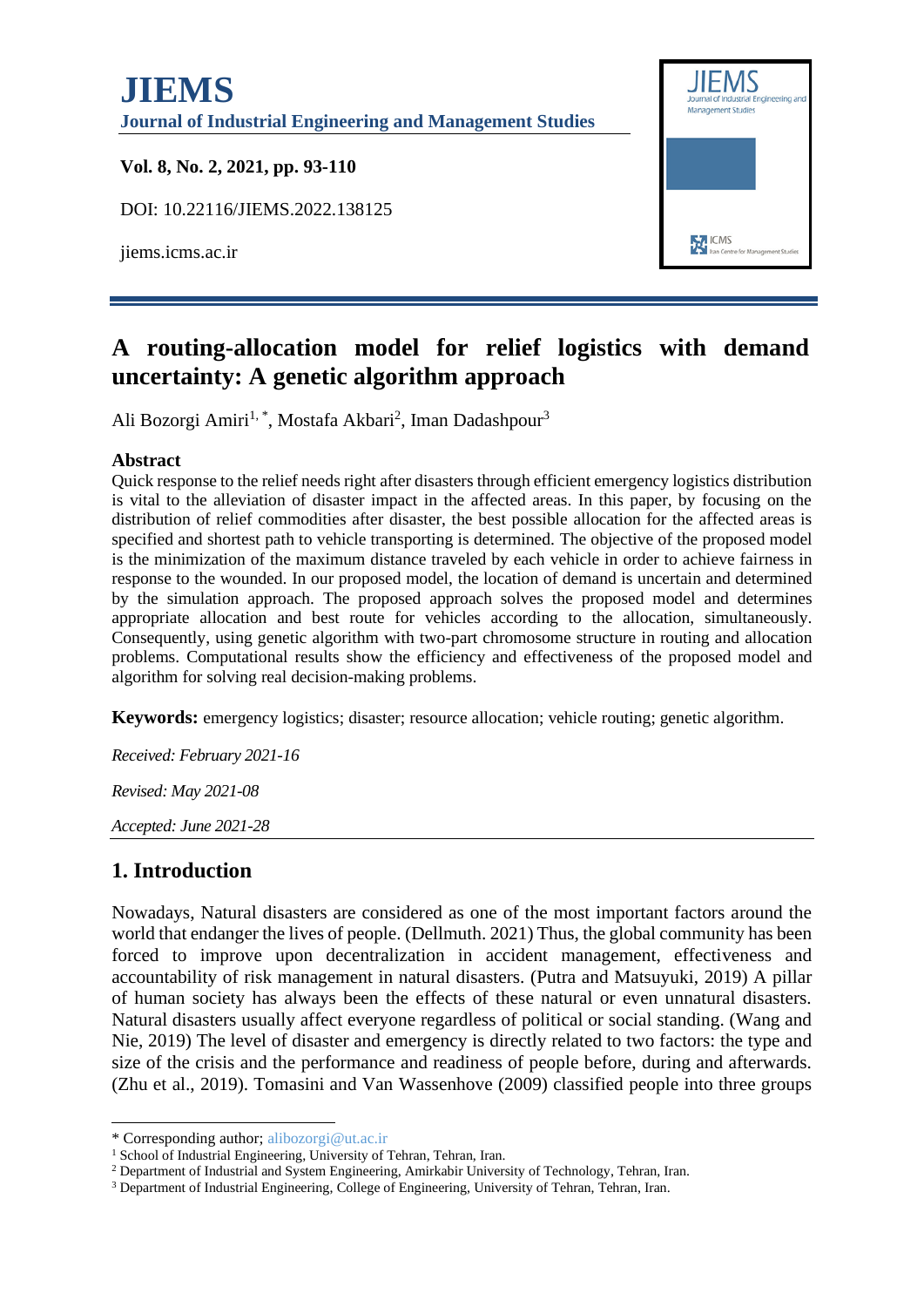after a crisis: The first group are people who are frightened and scattered outdoors, the second group are the injured or dead and the third group are people that are trapped but can be released with minimum effort. The main goal of this paper is How have been allocated relief station to crisis center and routing the vehicles after disaster. In this study, we focus on the first group that the location of the crisis requires such equipment as tents, water, food, etc. Caunhye et al. (2012) classified the main activities of emergency logistic to two groups: activities before and after the crisis. Activities that are carried out in the pre-crisis phase are 1. Facility location 2. Preparation of warehouse inventories 3. Discharge planning. Activities that are carried out after the crisis are: 1. Distribution of relief items 2. Transportation of the injured and the deceased 3. The evacuation of people. The topic of distribution of relief items is divided into two categories on its own: resource allocation and goods flow which are modeled in this case study. In this paper in response to the crisis phase, the sub-problem of allocation of relief stations to a crisis center and vehicle routing to distribute relief items has been modeled as mixed-integer programming problem. A proposed model implementation of the numerical example is carried out. Because the vehicle routing problem is NP-hard, a genetic algorithm is utilized to find a suitable answer to each question in a reasonable time. In each instance, the number of districts in crisis and relief stations are known. Each relief station has vehicles for the distribution of relief items. In the first phase of the model, the allocation of the mentioned vehicles to crisis area are determined. In the second phase, the best route for vehicles to the crisis centers are determined. (Fariborz. Y and Partovi, 2015) Routing practices used are designed such that each vehicle returns to the station it belongs to after it has given its services. In other words, routing is closed-loop. In fact, the main purpose of this article is to answer the question of what is the best route and where is the best location for the optimal distribution of relief items after the crisis. The remain of this paper is organized as follows: In section 2, the previous studies have been reviewed. The description of the problem and the proposed mathematic model are investigated in section 3. The proposed solution approach is presented in section 4, and computational results are provided in section 5. Finally, the conclusion and suggestions for future studies are discussed in section 6.

# **2. Literature review**

This section is focused on post-disaster measures as well as the distribution of aid, routing, and allocation. The first research on disaster response was carried out by Knott (1998) with a linear programming model for determining the scheduling of the vehicle for bulk food transportation in disaster areas. Oh and Haghani (1996) analyzed the transportation of large volumes of goods such as food, clothing, medical equipment, medicines, machinery and human resource in an efficient manner to minimize the casualties with several types of vehicle for relief operations. One point which had been ignored in this subject for many years is the lack of availability of transportation routing access to roads in the early hours of the relief operation, which Barbarosoghlo et al. (2002) in an article considers this objective to focus on using a helicopter. Barbarosoghlo and Arda (2004) modeled the problem as a Bi-level stochastic programming problem to plan the delivery of aids. Due to the essence of demand, the considered demand as a stochastic variable, which is only considered in demand. Ghasemi and Babaeinesami (2020) proposed a model to focus on fire station material optimization and decrease the time of arrive the occurrence. They were use the enterprise dynamic software for simulation the fire station situation. Yi and Kumar (2006) considered the main problem of emergency logistic. The evacuation of injured and the distribution of relief items are highlighted in their paper. They divided this problem into two stages of decision making that includes determining vehicle routing structure and distribution of goods and didn't consider any uncertainties. They utilized the Ant colony optimization meta-heuristic method for solving their model. Sheu (2007)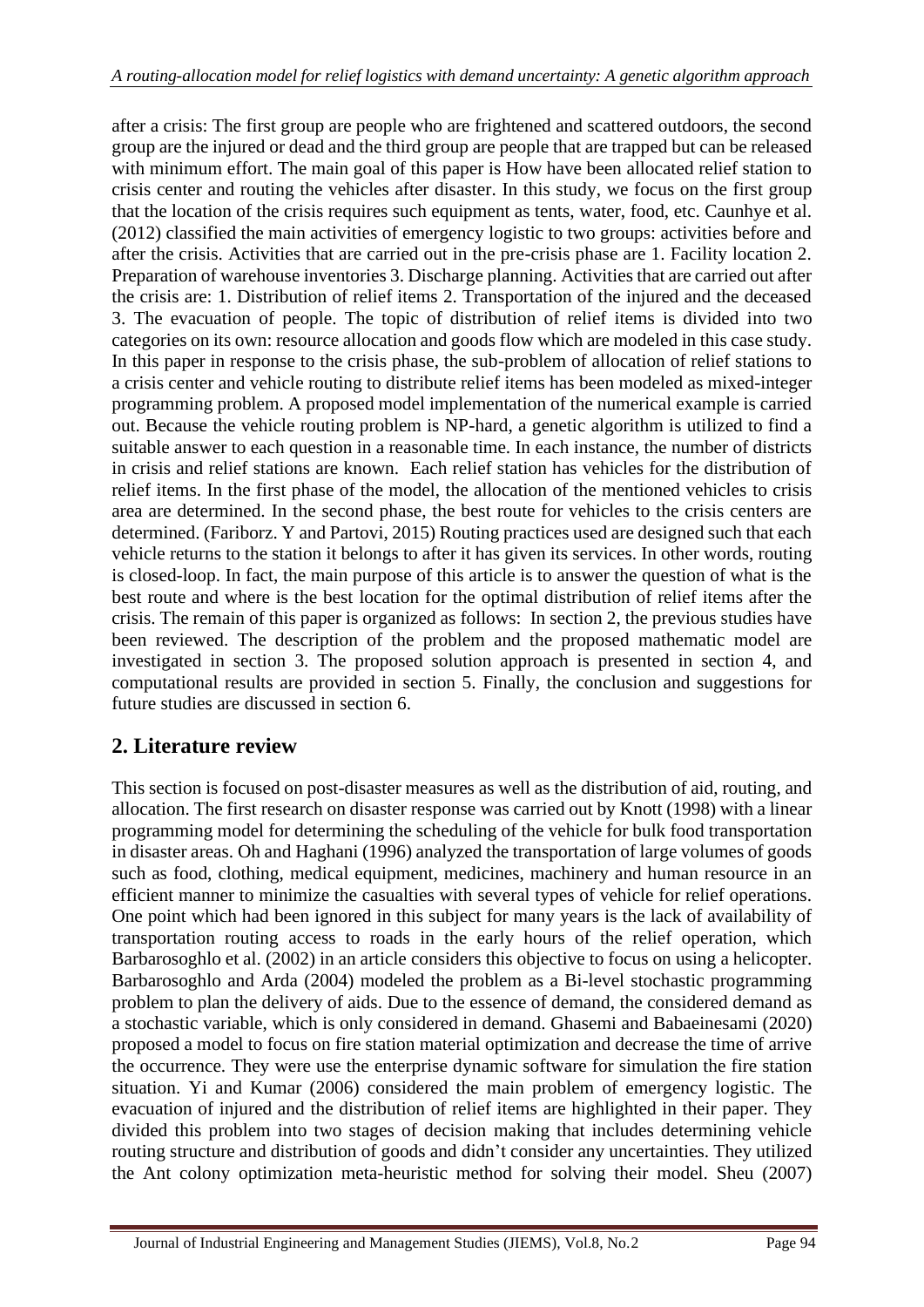modeled the distribution relief items problem from production centers to distribution centers and crisis areas using a dynamic approach and time-dependent modeling and used a fuzzy clustering technique to solve it. Yi and Ozdamar (2007) proposed a model for coordination of logistics in emergencies. This model studies two issues: 1) Optimum location of emergency responders. 2) efficient distribution of medical units. In this model, a mixed integer bi-level network flow has been utilized. A two-stage methodology is proposed for solving this problem: 1) Formulation of the model. 2) an algorithm which produces routing and instructions on loading/unloading from the optimum solution of the previous stage. In Yi's study, dealing with uncertainty has been avoided. Saadatseresht et al. (2008) presented a model for evacuation and transference of the people from disaster areas to a safe place to discover the best route and minimum distance. Some of the techniques used in this study include Multi-objective evolutionary algorithms and geographic information systems. They offered a three-level method for modeling the evacuation problem. In this way, the location Relief stations must first be determined, then the allocation of the stations to crisis centers considering the restrictions and finally using an algorithm, determining the optimum routing between each crisis center and relief station assigned to it. Zografos and Androutsopoulos (2008) proposed a decision support system in the presence of an uncertain environment with a special focus on the routing of dangerous material and the consideration of time of the transfer, the concepts of risk and discharge. The aim of this study was finding the best routing for transferring dangerous materials through modeling the problem as an integer programming and solving it by using the Lagrange relaxation heuristic algorithm. Yueming and Deyun (2008) examined the role of emergency evacuation plans of urban transit system's ability to respond in a disaster situation. Examined the role of emergency evacuation planning on optimization of the capabilities of urban transit systems in responding to the disaster. They considered the structure of evacuation routing and distribution networks and aimed to achieve the shortest time for emergency responses. Erdemir et al. (2010) studied a combining of ground and air medical services and proposed a combined model to cover the crisis area. They used heuristic methods for solving their model. Ozdamar and Demir (2012) focused on the post-disaster phase and modeled the problems of distributing relief items and evacuating the injured and solved these by utilization of a hierarchical clustering method. Bozorgi-Amiri et al. (2013) introduced a multi-objective robust stochastic programming under uncertainty. They considered demand, supply, and the cost of buying and shipping of their proposed stochastic model and utilized a scenario-based approach. Najafi and Eshghi (2013) considered the shipment of goods and injured, as well as the ability to carry different vehicles in their proposed model. Najafi et al. (2013) proposed a robust multi-objective model by considering several vehicles, several goods, and several periods with the aim of logistics operation management of people in crisis and relief after the earthquake. Che et al. (2014) proposed a bi-level optimization model by applying uncertainty to demand. Their model consisted of lower and upper which, the aim of the upper model was minimizing the last arrival time and maximizing the utilization of vehicle load and solved it by genetic algorithm, and the aim of other one was minimizing the cost of total transportation and employed the Gams to solved it. Haijun Wang et al. (2014) created a nonlinear open location routing problem for relief distribution, which, this model included the travel time, total cost, and reliability divided at delivery time. Bozorgi-Amiri and Khorsi (2015) proposed a dynamic multi-objective location–routing model for relief logistic planning under uncertainty on demand, travel time and cost parameters which, in that paper, they were considered condition before and after disasters and solved their model by used on ε-constraint method. Ahmadi et al. (2015) for a multi depots' location routing problem proposed a model with due to the failure network, location of depots, and standard time. Their model defined the location of local depots and distribution routing after an earthquake. Christian Burkat et al. (2016). Studied in the decision support system and proposed the origin of beneficiaries' choice for the disaster relief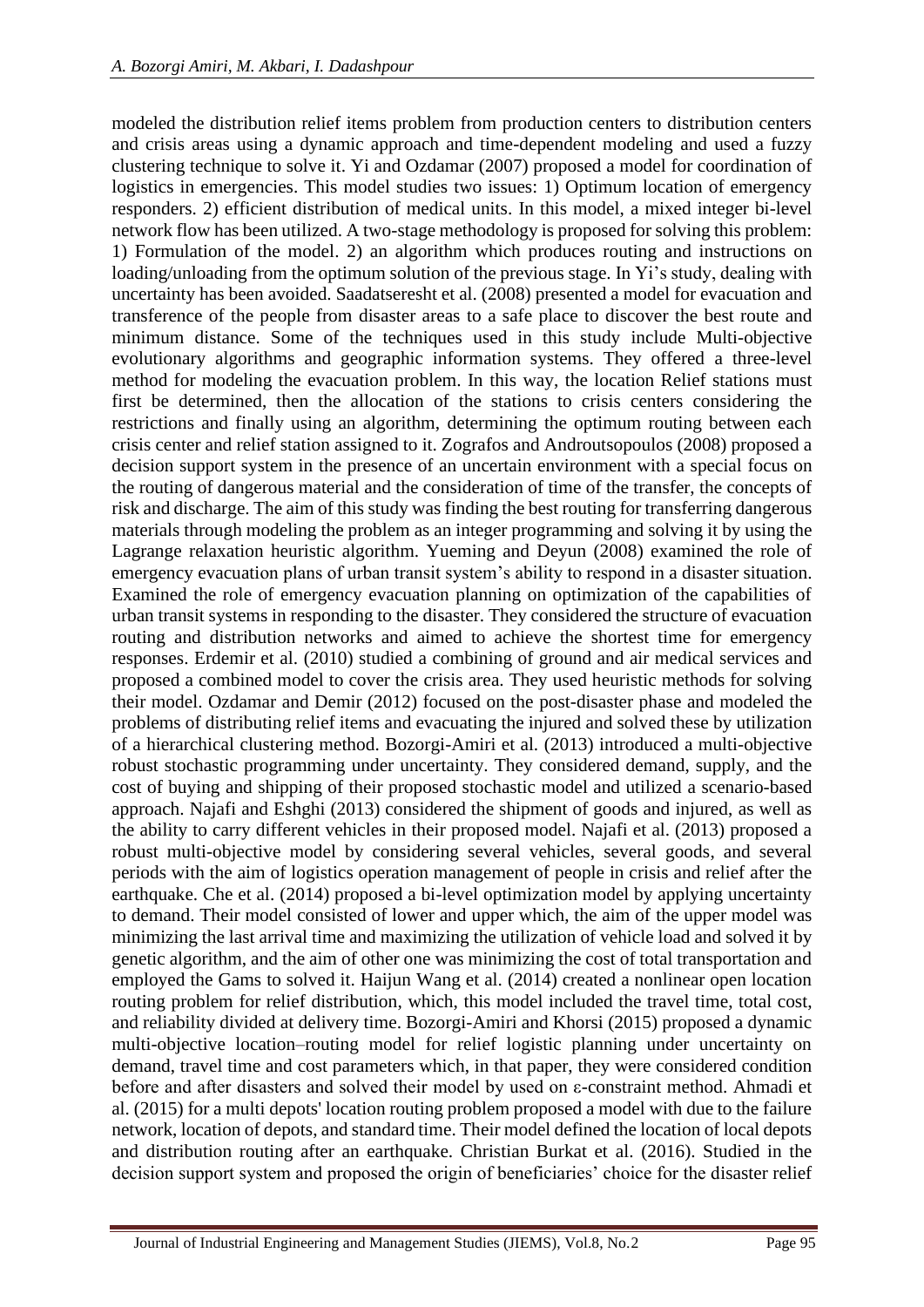logistics in the location routing problem, in these regards they were introduced a multiobjective location routing model which this model could minimize the out of service demand and the DC's cost for routing the relief shipment. Vahdani et al. (2016) introduced a new mathematical integer nonlinear multi-objective, multi-period, multi-commodity model to determine the distribution center for on-time dispensation the relief's items to the crisis area, vehicle routing, etc. which their model aim is minimizing the travel time and total cost. For solving the model, they apply two metaheuristic algorithms, namely NSGAII and MOPSO. Saffarian et al. (2017) investigated on a model that includes the multi-objective model for location and routing of vehicles in disaster. In this model, uncertainty in transfer time and demand of warehouse in the disaster area. Vahdani et al. (2018) considered a unique system with split delivery that takes several services in the critical area when the disaster takes place. They used the two metaheuristic algorithms NSGAII and MOPSO to solve their proposed model when some parameters in it put on uncertainty conditions.

Barojas et al. (2019) proposed a mixed integer non-linear model that it provides necessary materials for the respectable survival of the people, usually in the hydro meteorological disasters of the state of Veracruz., Mexico.

Doodman et al. (2019), considers the problem for improving performance in the humanitarian relief chain, that including the removal of relief items and planning for a multi - period distribution between distribution centers. In addition to improving supply chain cost, their proposed model also increased equality and equity.

Adabazadeh et al. (2020) evaluated the performance of health unit by consider population, GDP, etc. by statistical method in dealing the covid-19. In fact, the goal of this paper is identifying the capabilities of government behavior in critical management on pandemic time. Other works and comparison have been shown in table 1.

The gap analyze is shown the researcher often considers uncertainty for the demand's volume of relief goods in the post-disaster phase and pay no attention to uncertainty instead of demand. As a result, the topics of routing and allocation of relief items with uncertainty in demand's place will be discussed in this article. Another point is that previous research on this topic focuses on the response time to a crisis, often aiming to minimize this time; while the realities of a relief logistics system are establishing equity and justice in response times. So, this article utilizes the minimax objective function in order to achieve minimization of maximum distance by each vehicle for establishing justice in response to injured. Due to the complexity of the problem being of the exponential degree, with the increasing in the scale of the problem, a lot more time is required to get an accurate answer; therefore, we utilize a metaheuristic approach for solving this model.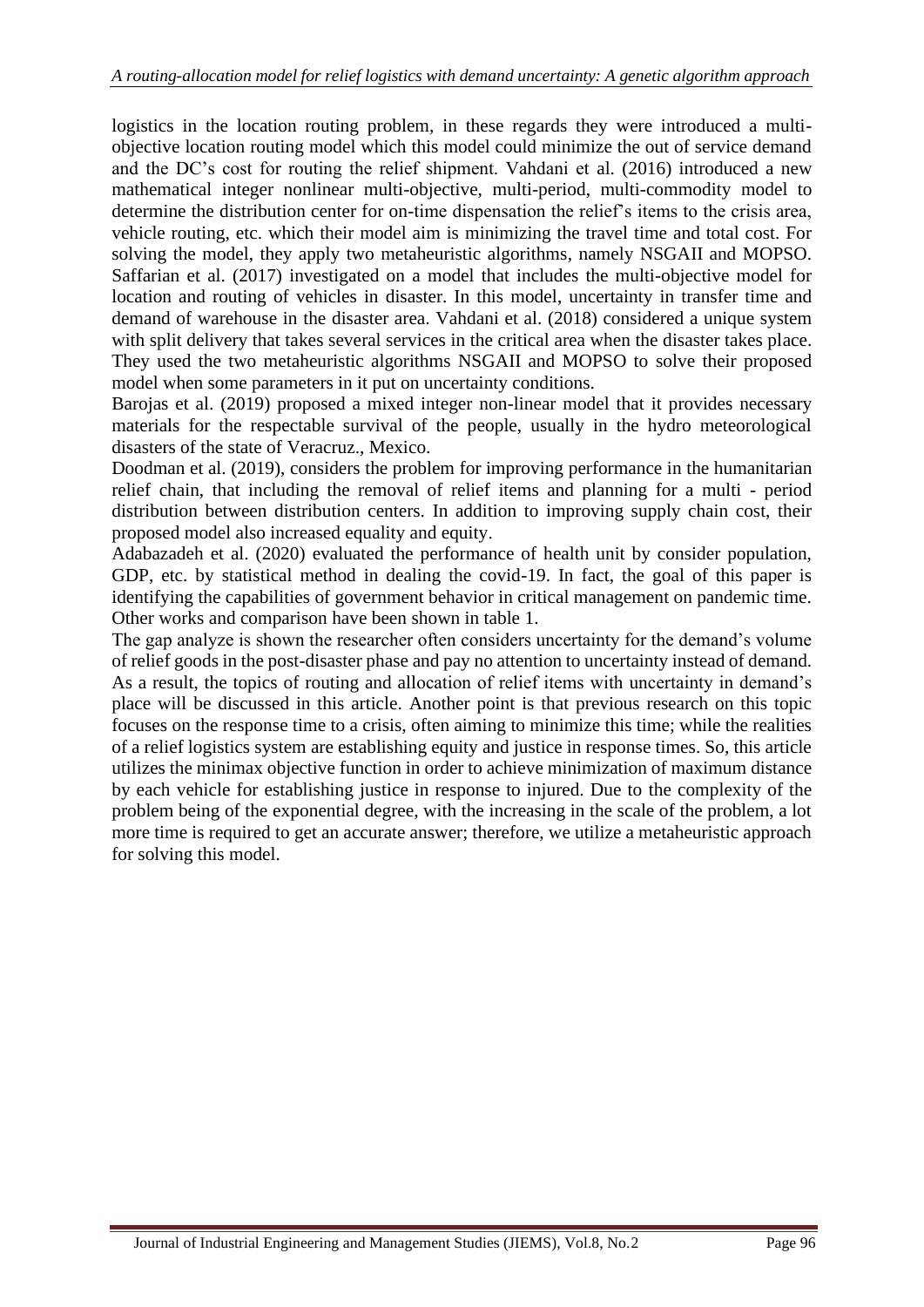|                                  | <b>Issue</b> |         |            |          |            |        | Objective<br>function |                                                   |  |
|----------------------------------|--------------|---------|------------|----------|------------|--------|-----------------------|---------------------------------------------------|--|
| <b>Authors</b>                   | <b>NOS</b>   | Routing | Scheduling | Location | Allocation | Single | multi                 | <b>Method of solution</b>                         |  |
| Liu et al., (2019)               |              | *       |            | *        |            |        | ∗                     | HHA and NSGA-II<br>algorithms                     |  |
| Peng et al., (2019)              | $\ast$       |         |            |          |            |        |                       | PLS-SEM                                           |  |
| Cao et al., (2017)               | $\ast$       |         |            | $\ast$   |            |        | $\ast$                | <b>Branch and Bound</b>                           |  |
| Sekar et al., (2019)             |              | $\ast$  |            |          |            |        | *                     | Nash Equilibrium                                  |  |
| Bozorgi amiri & Khorsi<br>(2016) |              | *       |            | $\ast$   | $\ast$     |        | ∗                     | ε-constraint                                      |  |
| Caunhye et al., (2015)           | $\ast$       | ∗       |            | *        |            | $\ast$ |                       | Expected-value model                              |  |
| Cavdur et al., (2016)            |              |         |            |          | $\ast$     | $\ast$ |                       | deterministic model<br>stochastic program         |  |
| Ghasemi et al., (2019)           |              |         |            | $\ast$   | *          |        | $\ast$                | MMOPSO, NSGA-II, ε-<br>constraint                 |  |
| Ayough et al., (2020)            |              | ∗       |            |          |            | $\ast$ |                       | Time window, SA, 3L-<br><b>CVRP</b>               |  |
| Rafie-Majd et al., (2018)        | *            | $\ast$  |            |          | $\ast$     | $\ast$ |                       | Lagrangian relaxation<br>algorithm                |  |
| Tofighi et al., (2016)           | *            |         |            |          |            |        | *                     | Mixed<br>possibilistic-stochastic<br>programming; |  |
| Vahdani et al., (2018)           |              | ∗       |            | $\ast$   |            |        | $\ast$                | NSGAII and MOPSO<br>Robust                        |  |
| Elluru et al., (2019)            | *            | ∗       |            | $\ast$   |            | $\ast$ |                       | proactive and reactive<br>approaches              |  |
| Ghaffari et al., (2020)          | *            |         | *          |          |            |        |                       | swarm optimization<br>algorithm                   |  |
| Liu et al., (2020)               |              |         |            |          | *          |        |                       | <b>PSO-RFR</b>                                    |  |
| Kebriyaii et al., (2021)         | $\ast$       |         |            |          |            |        |                       | Robust fazzy stochastic<br>programming            |  |
| Sun et al., (2021)               |              |         |            | $\ast$   | $\ast$     | $\ast$ |                       | Robust                                            |  |
| Rabbani et al., (2021)           |              | $\ast$  |            |          |            |        | $\ast$                | NSGA-II<br><b>MOPSO</b>                           |  |
| Current work                     |              | $\ast$  |            |          | $\ast$     | $\ast$ |                       | Genetic algorithm                                 |  |

**Table 1. literature review**

# **3. Problem description and proposing a mathematic model**

This problem consists of some relief stations with specific capacity and crisis area with an uncertain location. The location of relief stations is available, and the demand for relief items such as tents, canned food, and water are only calculated for areas with no certain coordinates which are obtained through simulations. The location of relief stations has been identified, and demand for relief items such as tents, canned food, and water for crisis areas with no certain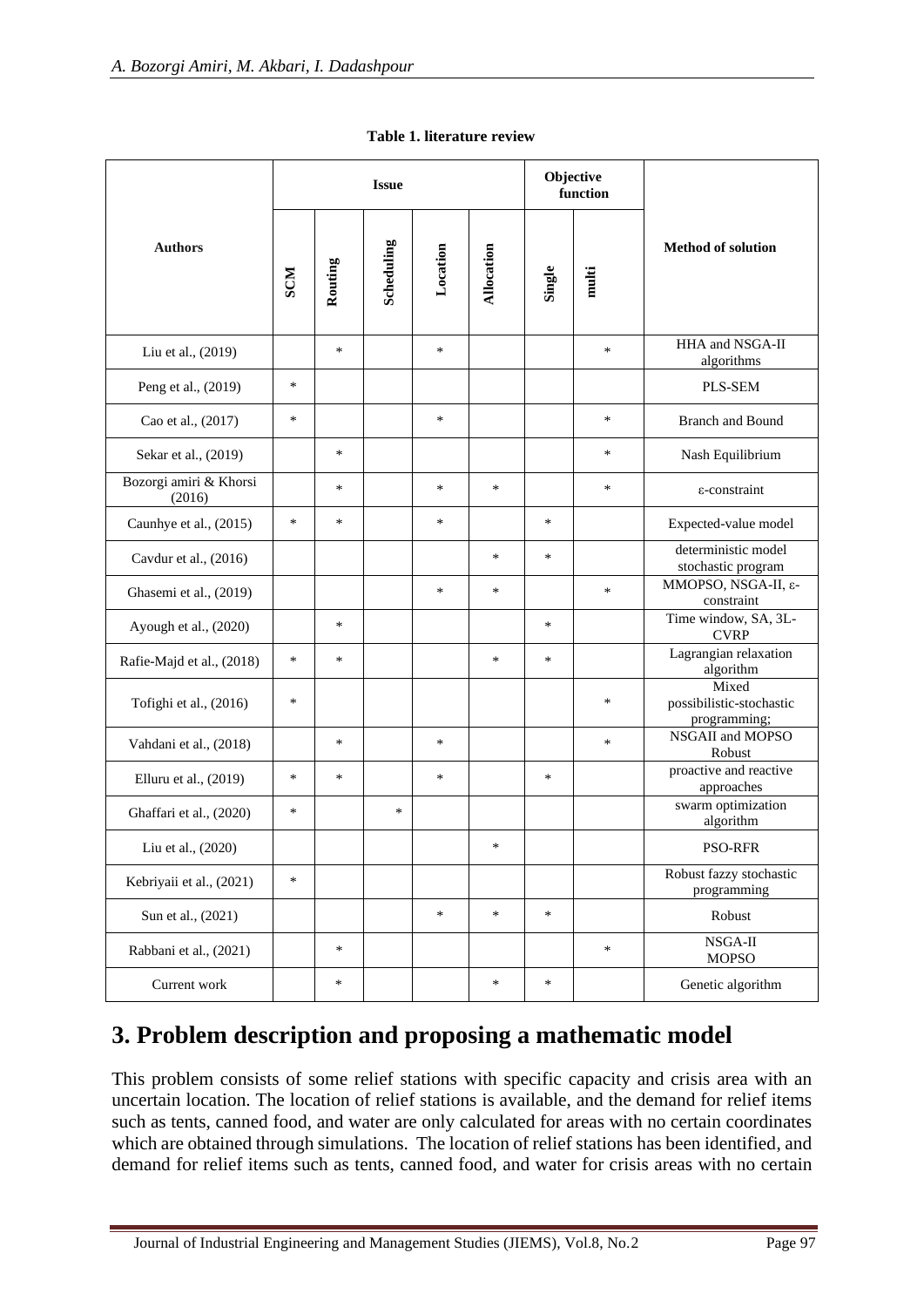coordinates is calculated using simulation. As is apparent in Figure 1 the logistics planning for the distribution of relief items consists of four steps which in this study, we assume that the first step is determined therefore decisions are only made regarding steps two to four.



**Figure 1. Steps of emergency logistics planning**

### **3.1. Assumption**

- 1. Land-based transportations are being considered.
- 2. Relief stations are fixed, and they have unlimited capacity.
- 3. Demand for relief and rescue operations are determined in crisis centers.
- 4. Each relief station has one vehicle for shipment of goods.
- 5. The dimensions and severity of the incidents are such that paths between all relief centers and crisis centers are available, as well as between all the crisis centers ensuring no failures.
- 6. Allocation of each crisis center only to one vehicle, but each vehicle can service several crisis centers.

### **3.2. Indices, parameters, and variables**

- N : set of crisis points
- M : set of relief stations
- V : number of vehicles for relief items transport
- Pos<sup>i</sup> : coordinates of crisis point  $i$  ( $i \in N$ )
- Pos0<sub>i</sub> : coordinates of relief station  $j$  ( $j \in M$ )
- $d_{ii}$ : the distance of crisis points  $i$  with the coordinate of Pos<sub>i</sub> from crisis point  $j$  with the coordinate of Pos0<sub>i</sub>
- $d0_{ii}$  : the distance of crisis points *i* from relief station  $j$  ( $i \in N$   $j \in M$ )
- $D_i$ : the demand of crisis points  $i$  ( $i \in N$ )
- $C_v$  : the capacity of vehicle  $v (v \in V)$
- $y_{iv}$  : Equals 1 if vehicle *v* is allocated to crisis point; otherwise, equal to 0
- $X_{\text{ii}v}^{\text{m}}$ : Number of trips between crisis point i to crisis point j by vehicle v from relief station M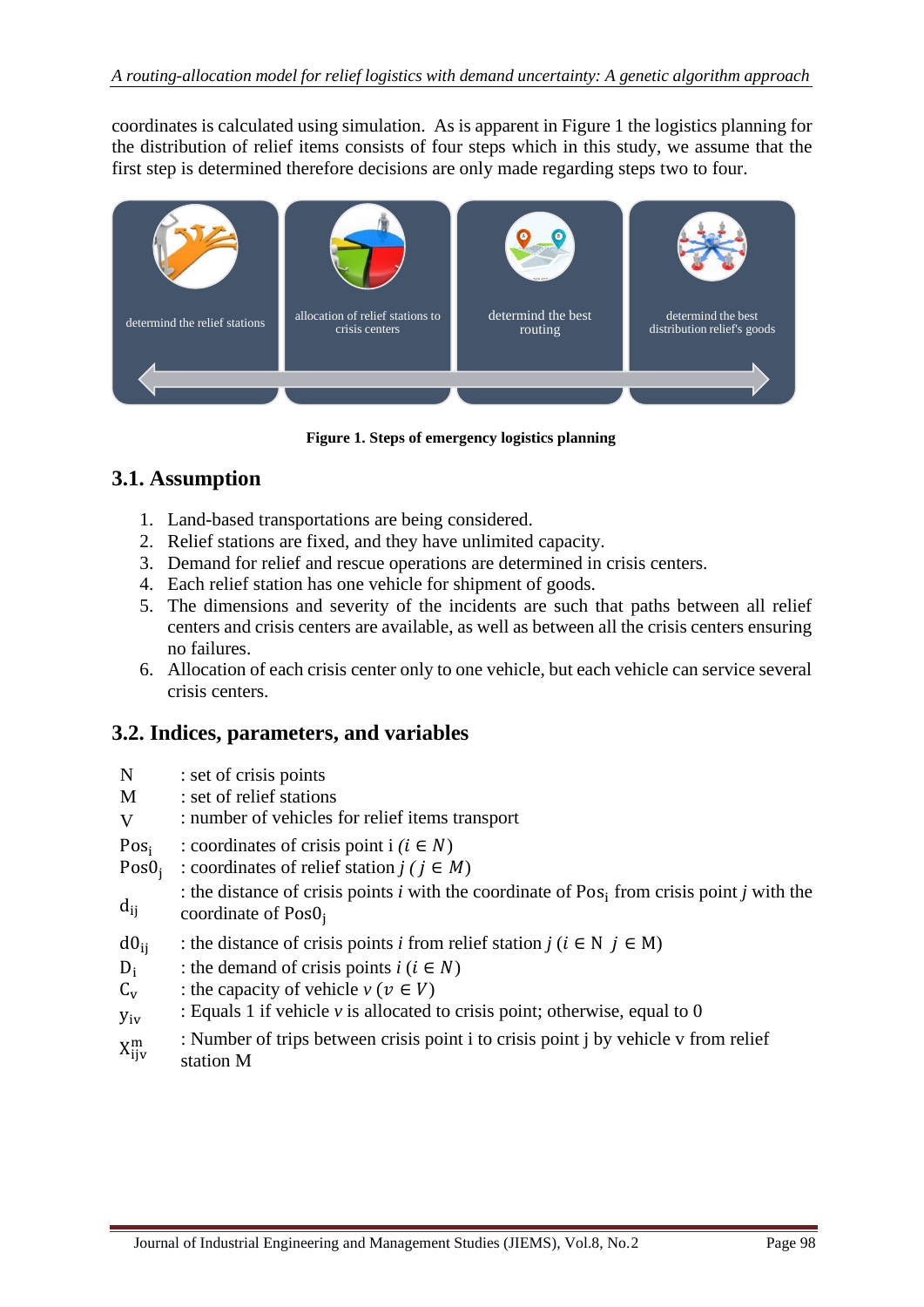# **3.3. Mathematical model**

$$
Min Z = Max_v(\sum_{m=1}^{M} \sum_{j=1}^{N} \sum_{i=1}^{N} d_{ij} X_{ijv}^{m} + \sum_{m=1}^{M} \sum_{j=1}^{M} \sum_{i=1}^{N} d\theta_{ij} X_{ijv}^{m})
$$
(1)

$$
\sum_{v=1}^{V} y_{iv} = 1 \qquad \forall i \in N \tag{2}
$$

$$
\sum_{i=1}^{N} D_i y_{iv} \le C_v \quad \forall v \in V \tag{3}
$$

$$
\sum_{r} X_{rj\nu}^{m} = \sum_{s} X_{js\nu}^{m} \quad \forall j. \, v. \, m \neq j \, . \, y_{j\nu} = 0 \tag{4}
$$

$$
X_{ijv}^m \ge 0 \t\t \forall i. j. v. m
$$
\n
$$
(5)
$$

$$
X_{ijv}^m = integer \quad \forall i. j. v. m \tag{6}
$$

$$
y_{iv} = 0.1 \qquad \forall i. \, v \tag{7}
$$

The objective function of this problem (equation 1) minimizes the maximum distance traveled by vehicles. For this purpose, the distance traveled by each vehicle is calculated, and among them, the maximum value is selected and considered as the objective function's value. Constraint (2) ensures that each crisis center is only allocated to one vehicle. Constraint (3) ensures that the demand quantity allocated to a vehicle does not exceed its capacity. Constrain (4) represent the equilibrium equation of the number of entries and exits to and from each crisis center constraint (5) -(7) are related to nonnegative, integer, and 0-1 variable constraints.

# **4. The proposed solution approach**

Due to the vehicle routing problem being an NP-Hard, using exact methods on some relatively large-scale problems cannot be justified (Lenstra and Kan, 1981). To solve the proposed model, the genetic algorithm, which is one of the evolutionary metaheuristic algorithms is utilized. Jan Holland proposed of the genetic algorithm as one of the evolutionary algorithms (Holland, 1975). A genetic algorithm is a searching algorithm based on the structure of genes and chromosomes. It is one of the random search methods, and despite the randomness quality, it has a goal-oriented structure. In this regard, Figure 2 is an overview of the proposed solution algorithm.

### **4.1. Chromosome's description**

The structure of the Chromosome is a two-part structure such that in the first part of this structure, the assignment of crisis bases to relief centers is determined, and the second part consists of the order by which each vehicle visits a disaster area.

#### **4.2. Initial population**

A function is used for generating the initial population, which randomly determines the allocation of vehicles and arrangement of crisis centers. In addition, a penalty method is used for the enforcement of restrictions.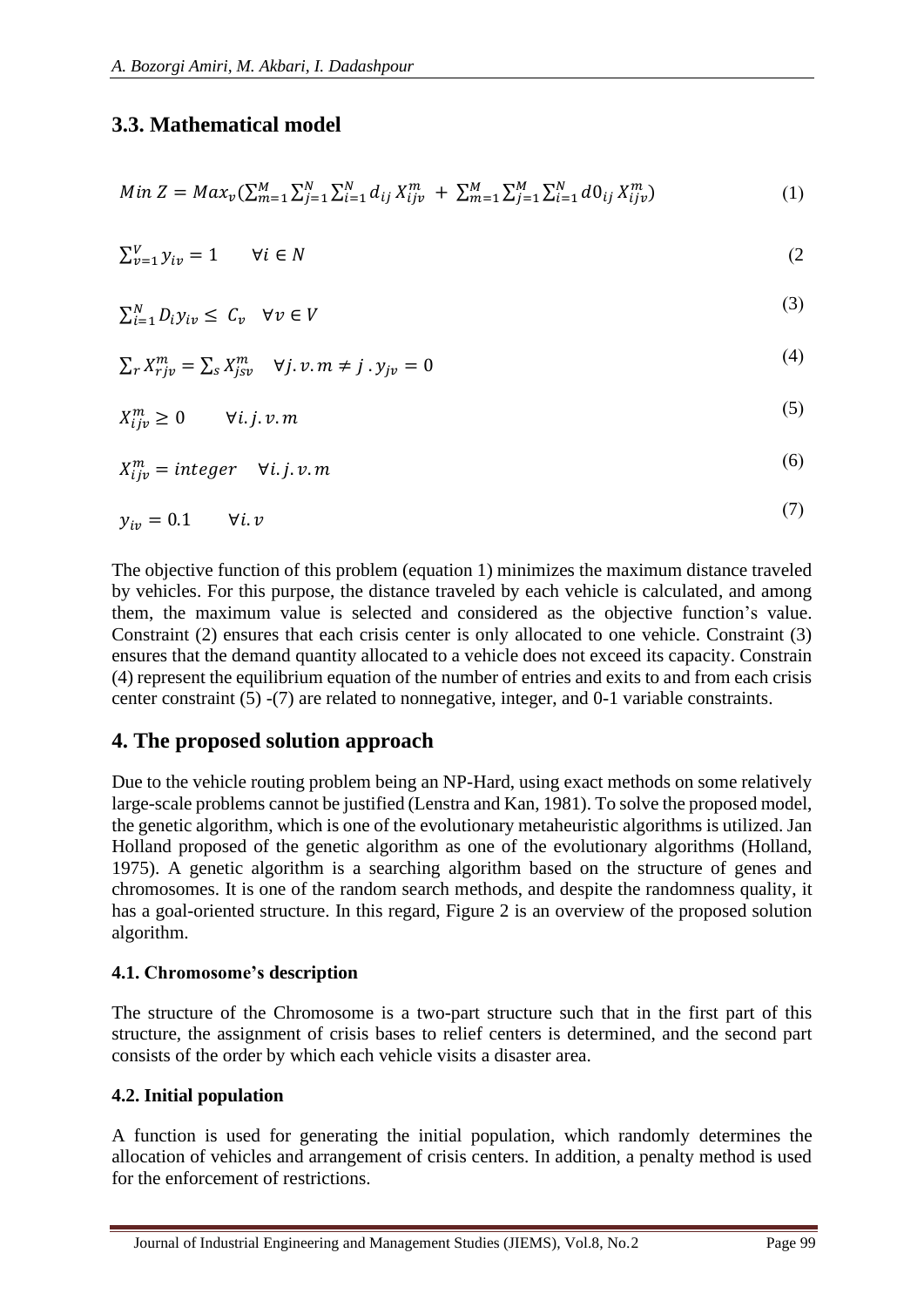#### **4.3. Cross over operation**

Figure 3 describes the two types of crossover operations, one of them relating to the first part of the chromosome and the other for the second part of it. The crossover considered for part one is a single-point crossover, and the crossover applied to the second part is a permutation crossover. With every iteration of the crossover operation, it's either done so on the first section only, or on the second section, or both of them. For example, if there are five vehicles and ten crisis centers, performing a single-point crossover, we will have to perform a single-point crossover.

#### **4.4. Mutation operation**

To mutation, operation is defined as two types of mutation: one for the first part of chromosome related to the allocation of vehicles and another for the second part of, the arrangement of crisis centers. For each mutation operation, one member of the population is randomly selected, then the first part mutation is calculated by choosing a crisis center randomly and is allocated to a vehicle that is not the vehicle which it is currently being served by. For a mutation will be considered the second part of the chromosome by using of switch defined, one of the following scenarios occurs: The mutation for the second part of the chromosome is defined using the switch property and results in one of these scenarios:

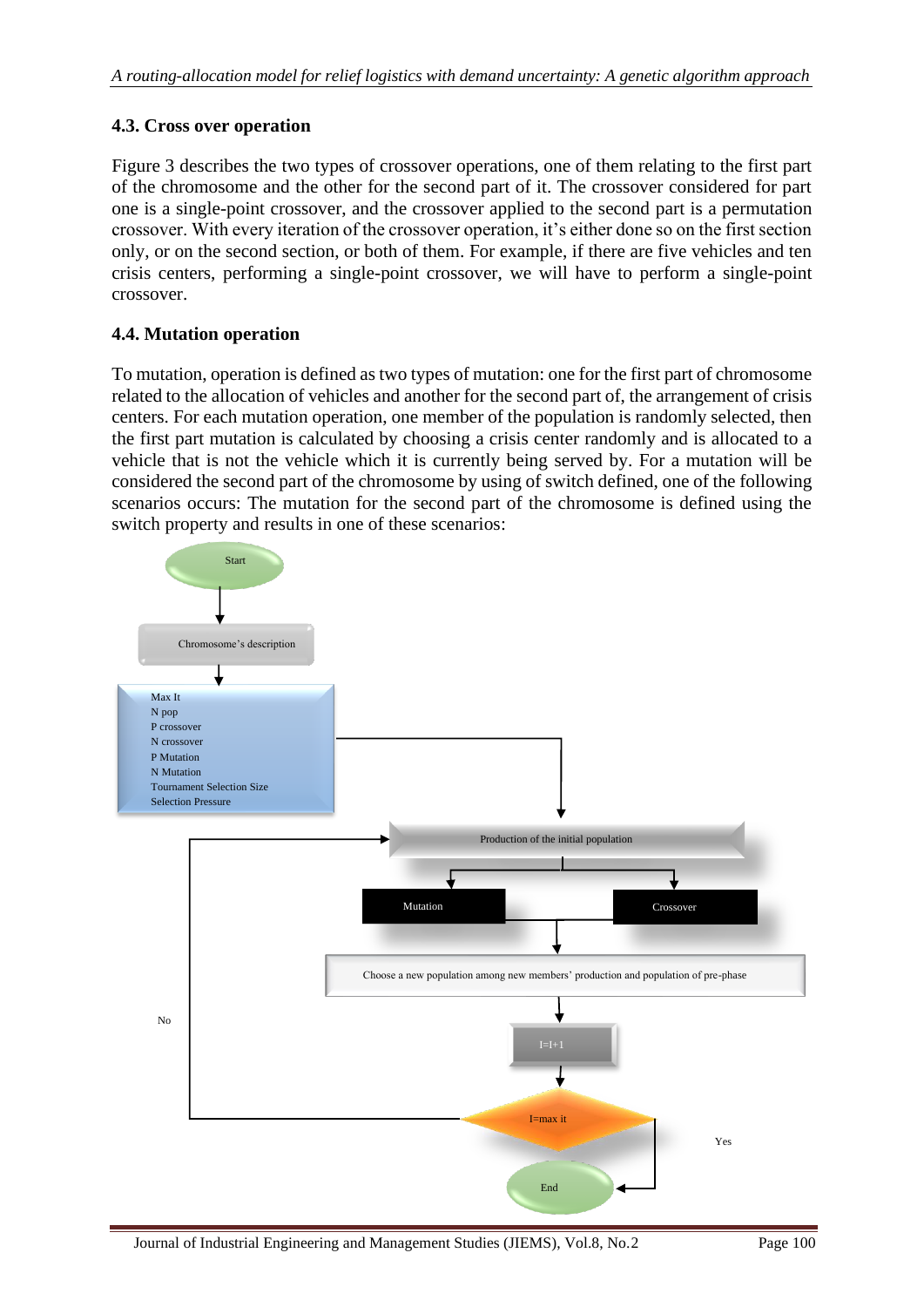

**Figure 3. Single-point cross over**

1- Swap Mutation: swaps the location of two crisis centers in the chromosome structure. 2- Reversion Mutation: The number of two genes are accidentally chosen, and the number of crisis centers between these two genes is reversed. 3- Insertion Mutation: Number of two genes are randomly selected, and the number of the crisis center related to the second gene is placed immediately after the first gene. For example, there are five vehicles and ten crisis centers, by doing mutation operations on the first part of the chromosome, we will have:



**Figure 4. A mutation in the first part of the chromosome**

By randomly choosing box number 5, the number "1" in that box is replaced by another number.

# **4.5. Choosing a new population**

In order to choose a new population, at first, all of the population produced from mutation and crossover operations is combined with the initial population. Then the population calculated is sorted by the cost function, and finally they are ordered by the number of initial population (npop) and the members with the best cost function are chosen.

# **4.6. Parameters setting and stop condition**

In this section, the parameters of the genetic algorithm as well as tuning processes are expressed.

- MaxIt: The maximum number of repetitions of the main loop of the algorithm.
- Npop: the initial population.
- P Crossover: Percent of the population on which a crossover operation was performed.
- P Mutation: Percent of the population, on which mutation was performed.
- Tournament Selection Size: Represents the number of chromosomes that must be chosen to produce a member of the next generation. The best of these chromosomes are chosen.
- Selection Pressure: selection pressure refers to the concept of the best chromosomes spreading faster and on a greater scale.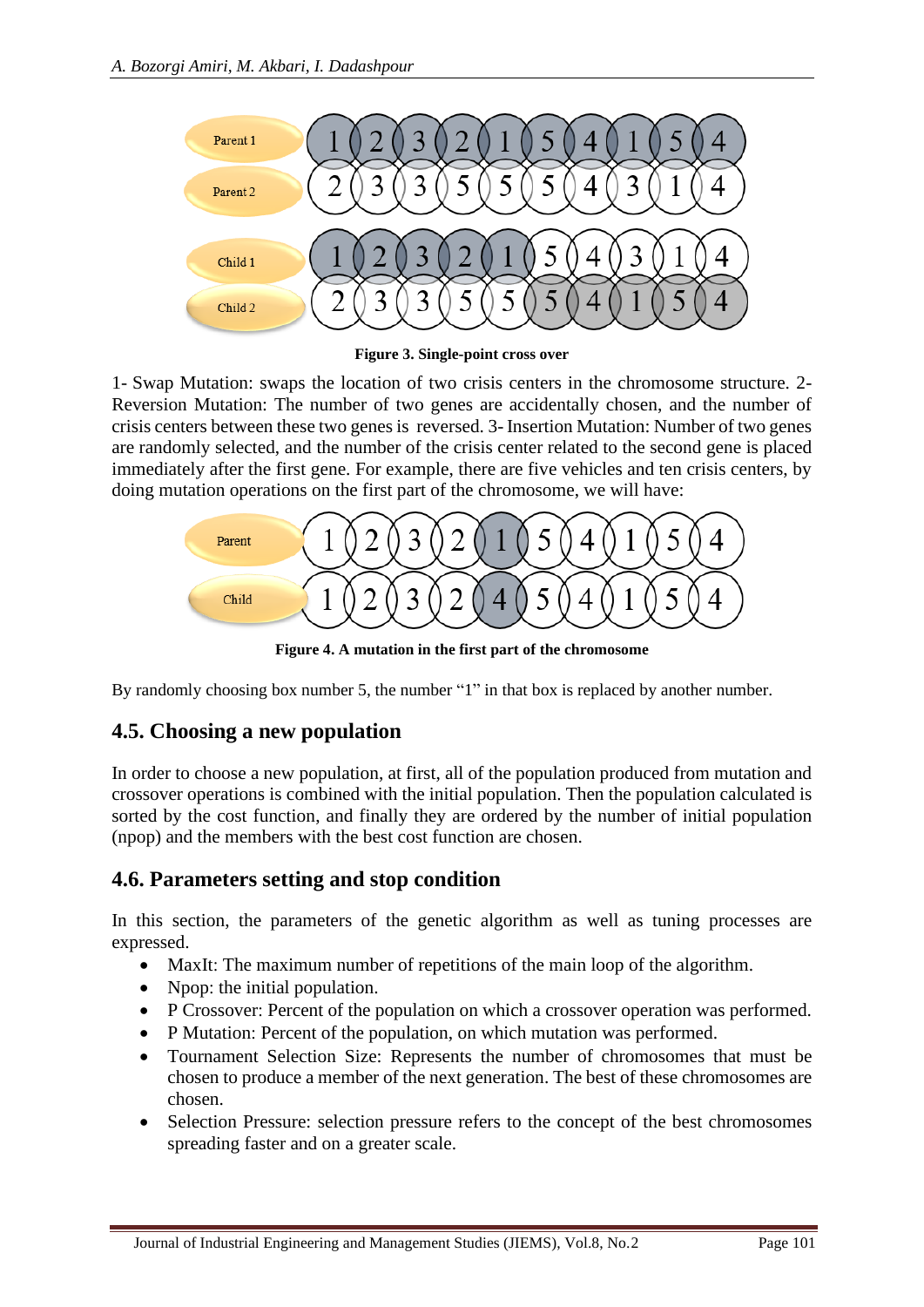By implementing this algorithm repeatedly and using the results of previous studies, parameters of the algorithm are set to the following values. Stopping criteria chosen in our code is the maximum number of iterations.

| Max It                           | $=200$                                |
|----------------------------------|---------------------------------------|
| N pop                            | $=50$                                 |
| P Crossover                      | $=0.8$                                |
| N Crossover                      | Round= (p Crossover $*$ n pop/2) $*2$ |
| P Mutation                       | $=0.3$                                |
| N Mutation                       | Round= $(p$ Mutation $*$ n pop)       |
| <b>Tournament Selection Size</b> | $=$ 3                                 |
| <b>Selection Pressure</b>        | $=10$                                 |

# **5. Computational results**

To represent the performance and efficiency of the model and proposed solution method, this is implemented on several sample problems, some of them by considering the opinion of red crescent organization experts and others are random based on similar research. which are discussed in more detail in the table (2) in below:

| A<br><b>Sample</b><br>problem | The number<br>of crisis<br>(N)centers | The number of<br><b>Relief station</b><br>(M) | The number<br>of vehicles $(V)$ | Capacity of vehicles $(C)$                                                                |  |  |  |  |  |
|-------------------------------|---------------------------------------|-----------------------------------------------|---------------------------------|-------------------------------------------------------------------------------------------|--|--|--|--|--|
|                               | 40                                    |                                               |                                 | 563, 393, 531, 474, 456                                                                   |  |  |  |  |  |
| $\mathfrak{D}$                | 50                                    | 8                                             | 8                               | 461.453.366.374.423.232.361.307                                                           |  |  |  |  |  |
| 3                             | 80                                    | 10                                            | 10                              | 589,401,474,395,389,588,587,538,555,367                                                   |  |  |  |  |  |
| 4                             | 100                                   | 12                                            | 12                              | 680.440.616.363.413.666.447.531.623.520.692.376                                           |  |  |  |  |  |
|                               | 130                                   | 14                                            | 14                              | 444,538,378,750,599,404,608,786,759,444,490,622,486,<br>767                               |  |  |  |  |  |
| 6                             | 180                                   | 18                                            | 18                              | 702,672,473,346,581,385,714,349,562,553,701,772,479,<br>354, 373, 758, 608, 525           |  |  |  |  |  |
|                               | 200                                   | 20                                            | 20                              | 420,710,618,800,742,411,482,386,695,526,633,627,734,<br>598, 589, 521, 549, 534, 779, 531 |  |  |  |  |  |

**Table 2. Sample problem profile**

The demand of each crisis center is determined according to the population density of the center, event severity, and types of buildings in the area. Table 3 represents the demand only for the first sample (consisting of forty crisis centers). For example, the demand for the first crisis center equals 86 units of goods.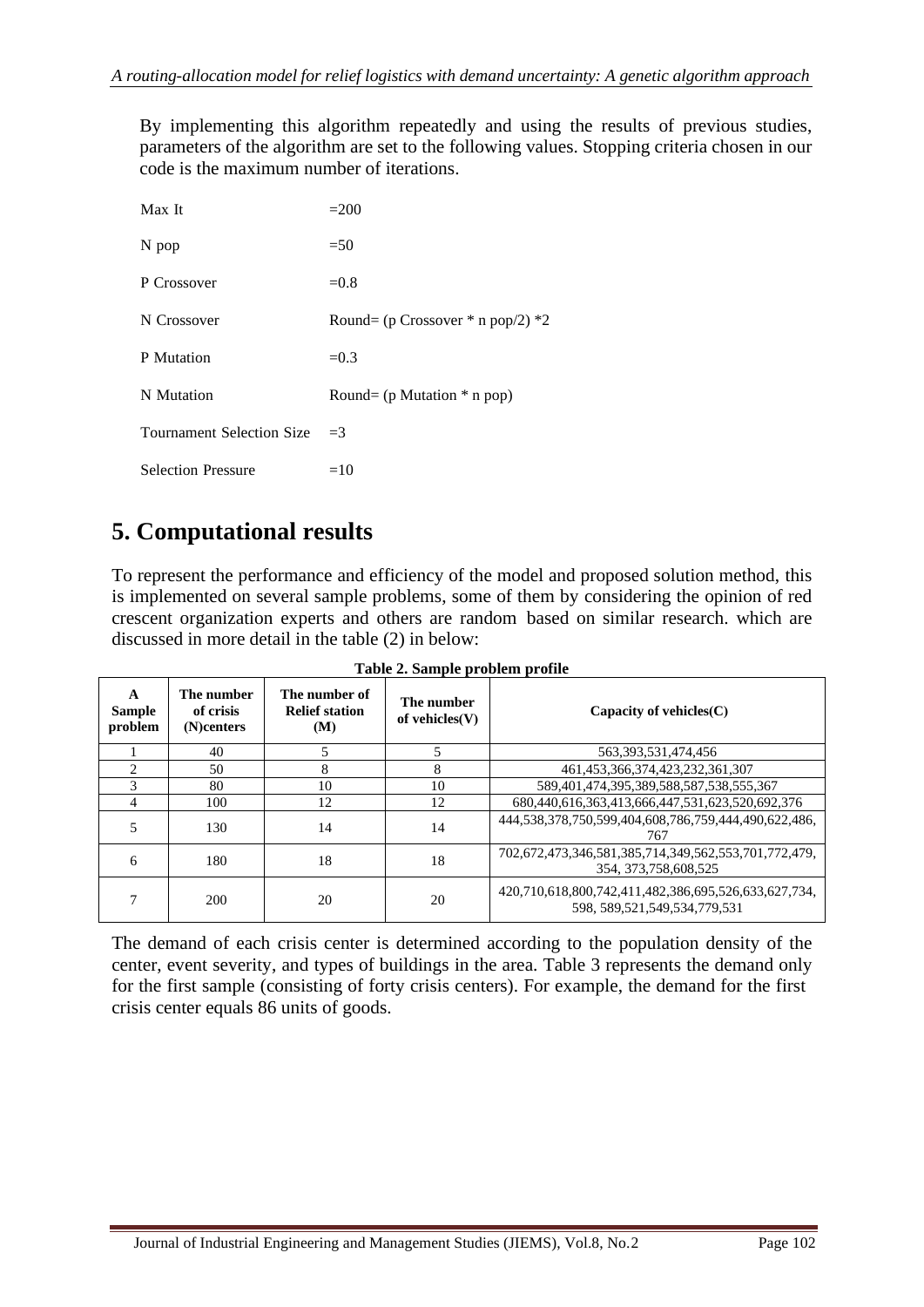|                   |                                            |    |    |    |          |    |    |    |    |         | Crisis center number $(N)$ |    |    |    |    |    |    |    |    |    |
|-------------------|--------------------------------------------|----|----|----|----------|----|----|----|----|---------|----------------------------|----|----|----|----|----|----|----|----|----|
|                   |                                            |    | 4  | C  | $\sigma$ |    | x  |    | 10 | $\perp$ | 12                         | 13 | 14 | 15 | 16 | 17 | 18 | 19 | 20 |    |
|                   | Summation of demand for each crisis center |    |    |    |          |    |    |    |    |         |                            |    |    |    |    |    |    |    |    |    |
| 86                | 92                                         | 98 | 55 | 34 | 19       | 55 | 62 | 78 |    | 69      | 56                         | 25 | 94 | 63 | 49 | 94 | 69 | 50 | 85 |    |
|                   | Crisis center number $(N)$                 |    |    |    |          |    |    |    |    |         |                            |    |    |    |    |    |    |    |    |    |
| $\mathcal{L}_{1}$ | 22                                         | 23 | 24 | 25 | 26       | 27 | 28 | 29 | 30 |         | 32                         | 33 | 34 | 35 |    | 36 | 37 | 38 | 39 | 40 |
|                   | Summation of demand for each crisis center |    |    |    |          |    |    |    |    |         |                            |    |    |    |    |    |    |    |    |    |
|                   | 59                                         |    |    |    | 62       | 88 | 46 | 20 | 49 |         | 46                         | 85 | 46 | 45 | 42 |    |    | 33 |    | 48 |

**Table 3. The demand for a crisis center for the first sample problem**

Applying the proposed solution method on the before mentioned problem and solving the model by use of the genetic algorithm, reach the results presented in Table 4 containing the objective function values and computing time. The proposed solution approach was coded in MATLAB, and the computer used for calculations supported a Pentium ® Dual-Core with 3GHz CPU and 4 GB of internal storage capacity.

| A Sample<br>problem | Function value $(Z)$ | model solving<br>time(Second) |                  | The maximum number of<br>repetitions main loop |  |  |
|---------------------|----------------------|-------------------------------|------------------|------------------------------------------------|--|--|
| 1                   | 286                  | 10,260                        | population<br>50 | 200                                            |  |  |
| $\overline{c}$      | 305                  | 19,865                        | 50               | 200                                            |  |  |
| $\overline{3}$      | 422                  | 14,990                        | $\overline{50}$  | 200                                            |  |  |
| $\overline{4}$      | 454                  | 18,059                        | $\overline{50}$  | 200                                            |  |  |
| $\overline{5}$      | 478                  | 20,309                        | 50               | 200                                            |  |  |
| 6                   | 560                  | 33,344                        | 50               | 200                                            |  |  |
| $\overline{7}$      | 634                  | 27,043                        | 50               | 200                                            |  |  |
| $\overline{8}$      | 648                  | 36,597                        | $\overline{50}$  | 200                                            |  |  |
| $\overline{9}$      | 665                  | 45,297                        | $\overline{50}$  | 200                                            |  |  |
| $\overline{10}$     | 680                  | 55,628                        | $\overline{50}$  | 200                                            |  |  |
| 11                  | 696                  | 58,955                        | 50               | 200                                            |  |  |
| 12                  | 705                  | 62,265                        | 50               | 200                                            |  |  |
| $\overline{13}$     | 718                  | 74,654                        | $\overline{50}$  | 200                                            |  |  |
| $\overline{14}$     | $\overline{729}$     | 87,996                        | 50               | 200                                            |  |  |
| 15                  | 741                  | 98,234                        | 50               | 200                                            |  |  |
| 16                  | 758                  | 106,235                       | 50               | 200                                            |  |  |
| 17                  | $\overline{771}$     | 110,384                       | $\overline{50}$  | 200                                            |  |  |
| 18                  | 789                  | 116,547                       | 50               | 200                                            |  |  |
| $\overline{19}$     | 804                  | 119,258                       | $\overline{50}$  | 200                                            |  |  |
| 20                  | 822                  | 121,402                       | 50               | 200                                            |  |  |
| $\overline{21}$     | 843                  | 124,928                       | $\overline{50}$  | 200                                            |  |  |
| $\overline{22}$     | 867                  | 125,368                       | 50               | 200                                            |  |  |
| $\overline{23}$     | 891                  | 128,641                       | $\overline{50}$  | 200                                            |  |  |
| 24                  | 912                  | 131,260                       | 50               | 200                                            |  |  |
| $\overline{25}$     | 934                  | 132,825                       | 50               | 200                                            |  |  |
| $\overline{26}$     | 956                  | 138,564                       | $\overline{50}$  | 200                                            |  |  |
| 27                  | 995                  | 139,211                       | 50               | 200                                            |  |  |
| 28                  | 1010                 | 141,405                       | 50               | 200                                            |  |  |
| 29                  | 1048                 | 143,657                       | 50               | 200                                            |  |  |
| $\overline{30}$     | 1066                 | 147,288                       | $\overline{50}$  | 200                                            |  |  |
| 31                  | 1097                 | 148,054                       | 50               | 200                                            |  |  |
| $\overline{32}$     | 1115                 | 148.897                       | 50               | 200                                            |  |  |
| 33                  | 1138                 | 150,023                       | 50               | 200                                            |  |  |
| 34                  | 1161                 | 152,083                       | 50               | 200                                            |  |  |
| $\overline{35}$     | 1182                 | 152,558                       | $\overline{50}$  | 200                                            |  |  |
| 36                  | 1198                 | 153,091                       | $\overline{50}$  | 200                                            |  |  |
| $\overline{37}$     | 1208                 | 154,334                       | $\overline{50}$  | 200                                            |  |  |
| 38                  | 1225                 | 155,103                       | 50               | 200                                            |  |  |
| $\overline{39}$     | 1253                 | 155,997                       | $\overline{50}$  | 200                                            |  |  |
| 40                  | 1269                 | 157,199                       | 50               | 200                                            |  |  |

**Table 4. Function value and solving time of sample problem**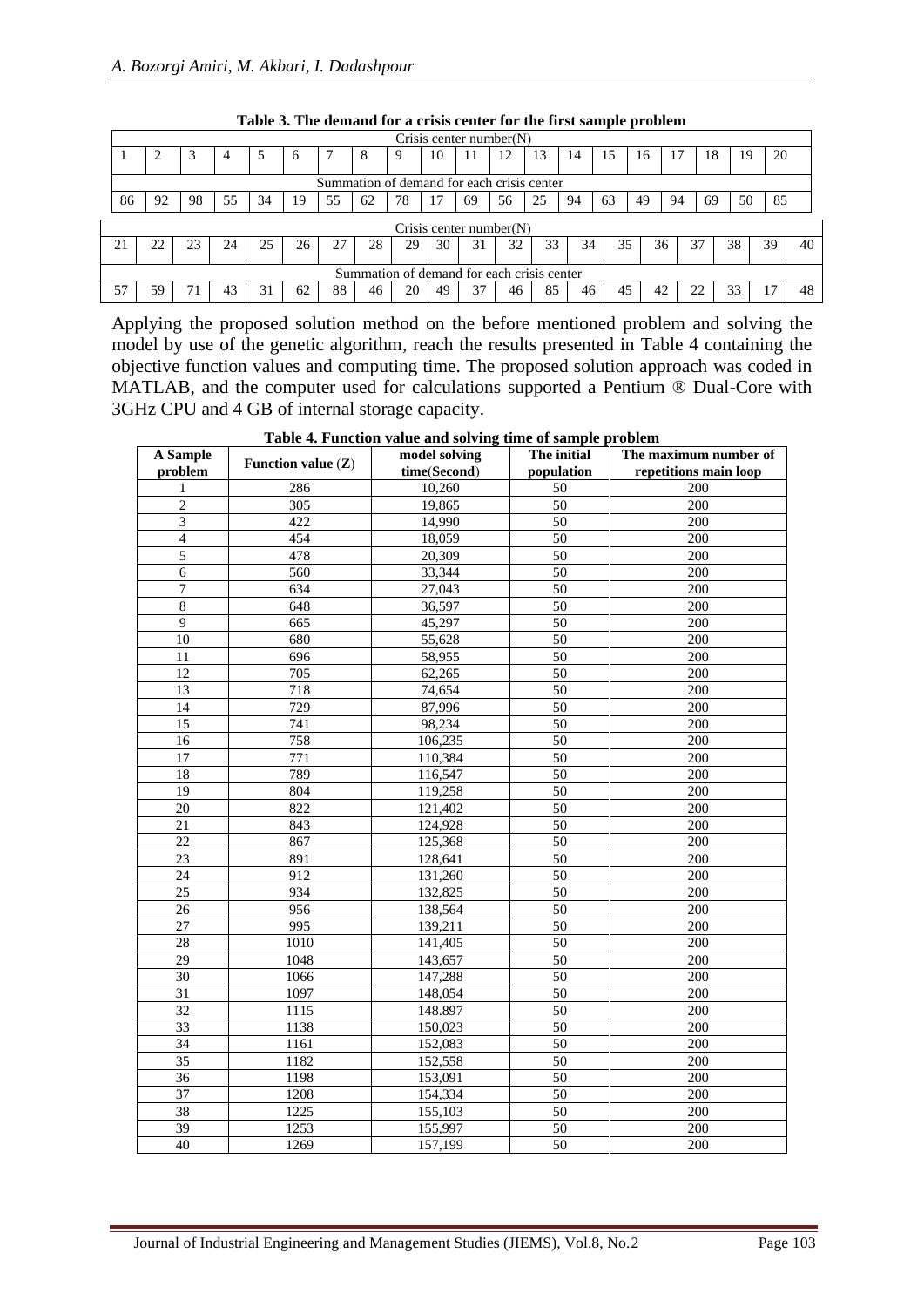Table 5 shows the allocation of the relief stations to the crisis centers for the first crisis center (containing forty crisis centers and five relief stations). For example, the first column shows that the  $9<sup>th</sup>$  crisis center was allocated to the  $2<sup>nd</sup>$  relief station.

| <b>Relief station number</b> | Crisis center number              |
|------------------------------|-----------------------------------|
|                              | 32, 7, 33, 13, 30, 36, 25, 37, 17 |
|                              | 9, 11, 19, 14, 15, 22, 29, 38     |
|                              | 39, 21, 18, 27, 31, 24, 2         |
|                              | 16,6,10,5,1,26,23                 |
|                              | 4, 2, 28, 3, 34, 40, 35, 12, 8    |

**Table 5. How to allocate the relief station to the crisis center for first sample problem**

In addition, Table 6 shows the order by which each crisis center is visited by each vehicle in the first sample problem. For example, according to the first row, the first vehicle visits crisis centers number 32,7,33,13,30,36,25,37,17 respectively.

|         | Table 6. Arranges to meet up a crisis center in the first sample problem |  |
|---------|--------------------------------------------------------------------------|--|
| vehicle | Arrange to meet up crisis centers                                        |  |

| venicle | Arrange to meet up crisis centers |
|---------|-----------------------------------|
|         | 32, 7, 33, 13, 30, 36, 25, 32, 17 |
|         | 9, 11, 19, 14, 15, 22, 29, 38     |
|         | 39, 21, 18, 27, 31, 24, 2         |
|         | 16,6,10,5,1,26,23                 |
|         | 4, 20, 28, 3, 31, 40, 35, 12, 8   |

#### **5.1. Sensitivity analysis**

#### **5.1.1. GA algorithm**

The proposed genetic algorithm has six parameters, Max It  $\cdot$ N pop  $\cdot$ P Crossover  $\cdot$ P Mutation, Pressure Selection (PS) and Size Selection Tournament (SST). The most important parameters are mutation and crossover that will be set by changing and recording the results. In order to tune the rate of crossover and mutation parameters, the value of the objective and the time for solving the model are compared in three different states: the crossover rate is greater than the mutation rate, the two rates are equal, and the crossover rate is lower than the mutation rate. The best answer is given by solution time in the first state. Selection Pressure and Selection Size are related to intensification and diversification of features of the algorithm, which are calculated after their values are changed, and the convergence of the algorithm is observed. To tune these two parameters the maximum number of iterations and the initial population, the speed with which the algorithm proceeds decrease tremendously with the increase in initial population size, but the quality of the results improves. With the increase in the number of iterations, it is observed that after some number of iterations, improvements in the solution is slow and minimal. Therefore, considering the three factors of quality of the solution, time to reach the solution, and the maximum number of iterations in which the solution is fixed; the two parameters are specified. In what follows, sensitivity analysis is done on the results of the sample problem in three states expressed through crossover and mutation rates.

As shown in Table 7, the quality of solutions in the case where the crossover rate is higher than mutation's is higher. Moreover, the time it takes to reach the solution is longer, but given the higher quality of the solution found and the importance of this factor; the optimized solution for the parameters is the second row in the previous table.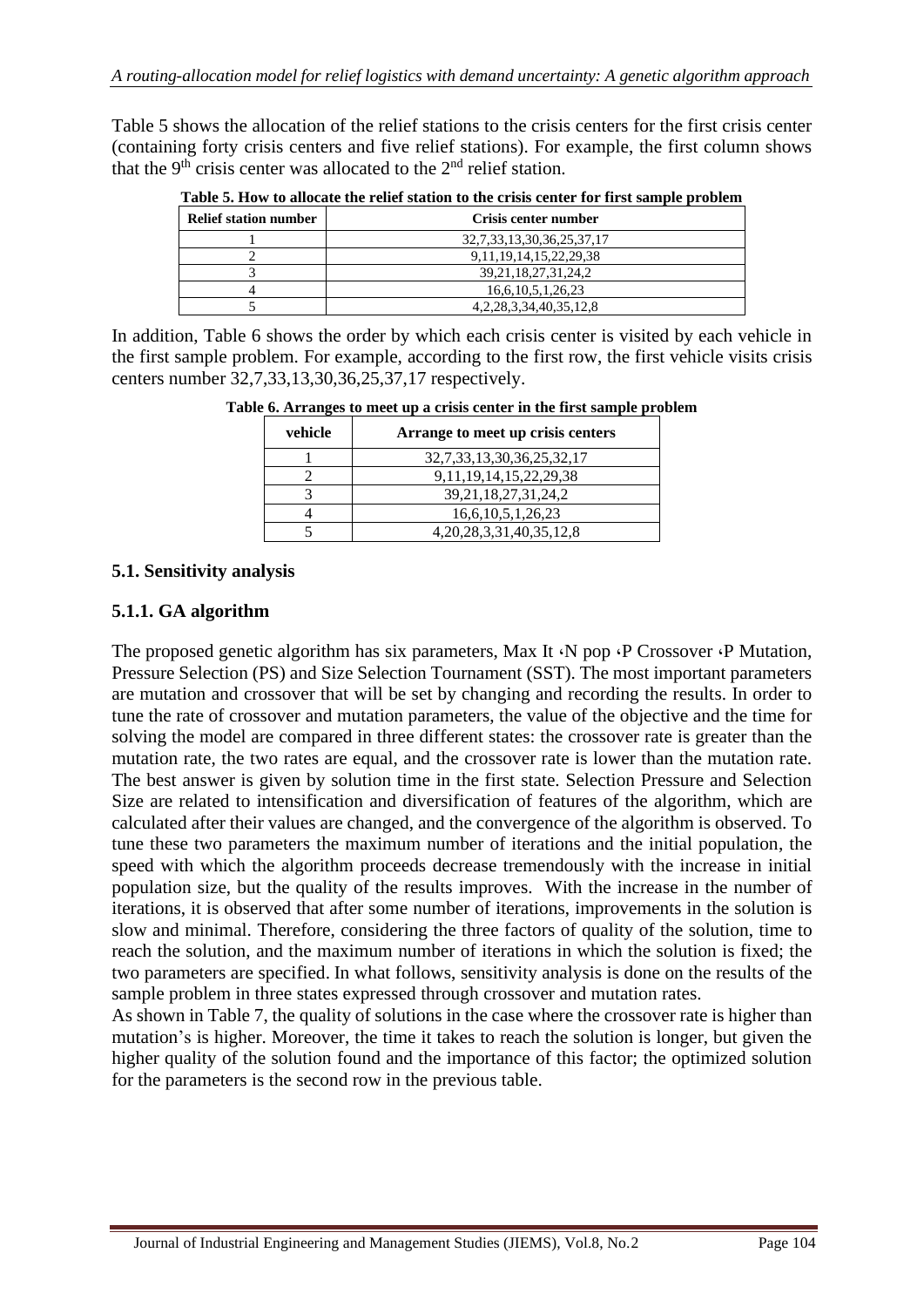| Max It | N Pop | P Crossover | P Mutation | <b>SP</b> | aT SS | Function value | Time<br>solution(second) |
|--------|-------|-------------|------------|-----------|-------|----------------|--------------------------|
| 200    | 50    | 0.9         | 0.3        | 10        | 3     | 297            | 11,31                    |
| 200    | 50    | 0.8         | 0.3        | 10        | 3     | 286            | 10,26                    |
| 200    | 50    | 0.6         | 0.3        | 10        | 3     | 305            | 9,22                     |
| 200    | 50    | 0.5         | 0.3        | 10        | 3     | 321            | 9,01                     |
| 200    | 50    | 0.5         | 0.5        | 10        | 3     | 355            | 8,99                     |
| 200    | 50    | 0.7         | 0.7        | 10        | 3     | 349            | 10,58                    |
| 200    | 50    | 0.8         | 0.8        | 10        | 3     | 331            | 15,03                    |
| 200    | 50    | 0.3         | 0.9        | 10        | 3     | 292            | 9,21                     |
| 200    | 50    | 0.3         | 0.8        | 10        | 3     | 369            | 8,77                     |
| 200    | 50    | 0.3         | 0.6        | 10        | 3     | 341            | 8,52                     |
| 200    | 50    | 0.3         | 0.5        | 10        | 3     | 368            | 8,11                     |

**Table 7. Sensitivity analysis**

The convergence of the proposed algorithm is shown in Figure 5. As apparent by the figure, increasing the number of repetitions of the implementation of the genetic algorithm, objective function's values decrease, and after iteration 140, there is no longer a change in the objective function value, and the problem has converged.



#### **5.1.2. Demand**

We solve the problem with different amount of demand in variance of  $-20\%$ ,  $-10\%$ , base case, 10%, 20% for checking the effect of demand on the objecting function behavior. Result of sensitivity on demand has been shown in Figure 6. Due to the Figure 6, 10% tolerance in demand cannot has an effect in objective function. On the one hand decreasing the 20% in demand leads to increase 14% in objective function and on the other hand decreasing 20% can decrease 16%.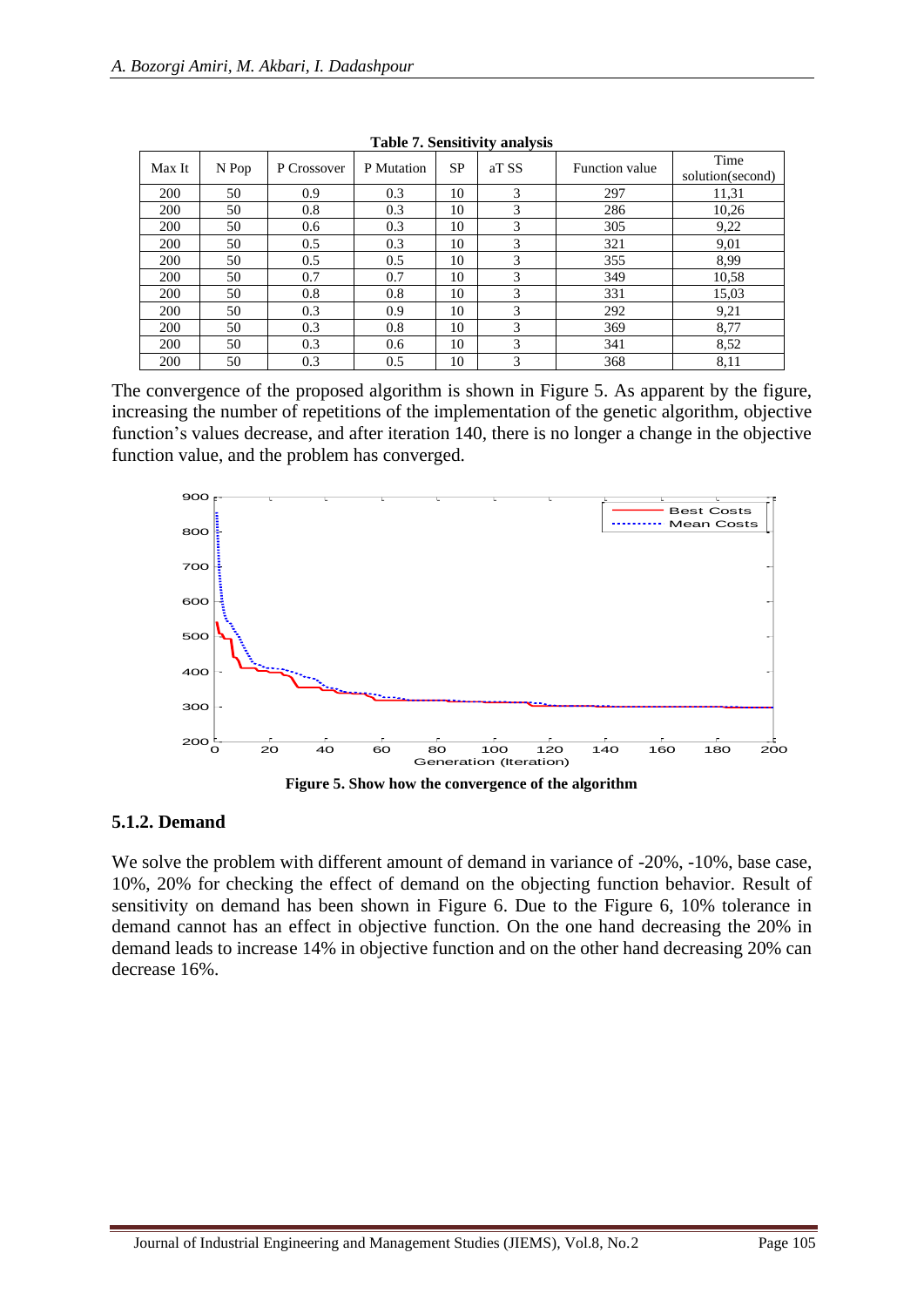

**Figure 6. The demand's effect on the objective function**

### **5.1.3. Capacity of vehicle**

In this section, investigate the capacity of vehicles tolerance in this problem. Different value of capacity and results are analyzed for this model. Figure 7 shown the resulted of vehicle capacity's sensitivity analysis. This figure is shows clearly that by decreasing of capacity leads to increasing the objective function and vice versa.



**Figure 7. The vehicle capacity effect on the objective function**

# **6. Conclusions**

Synchronization of logistics after a crisis is an operational level decision and needs to be made and adopted promptly, which is why in this paper a genetic metaheuristic algorithm is used that proposes an appropriate response for the vehicle routing problem and allocation of relief stations to crisis centers in a short time while considering in-demand location uncertainty. The GA algorithm simultaneously solves the allocation and routing problems using a bi-level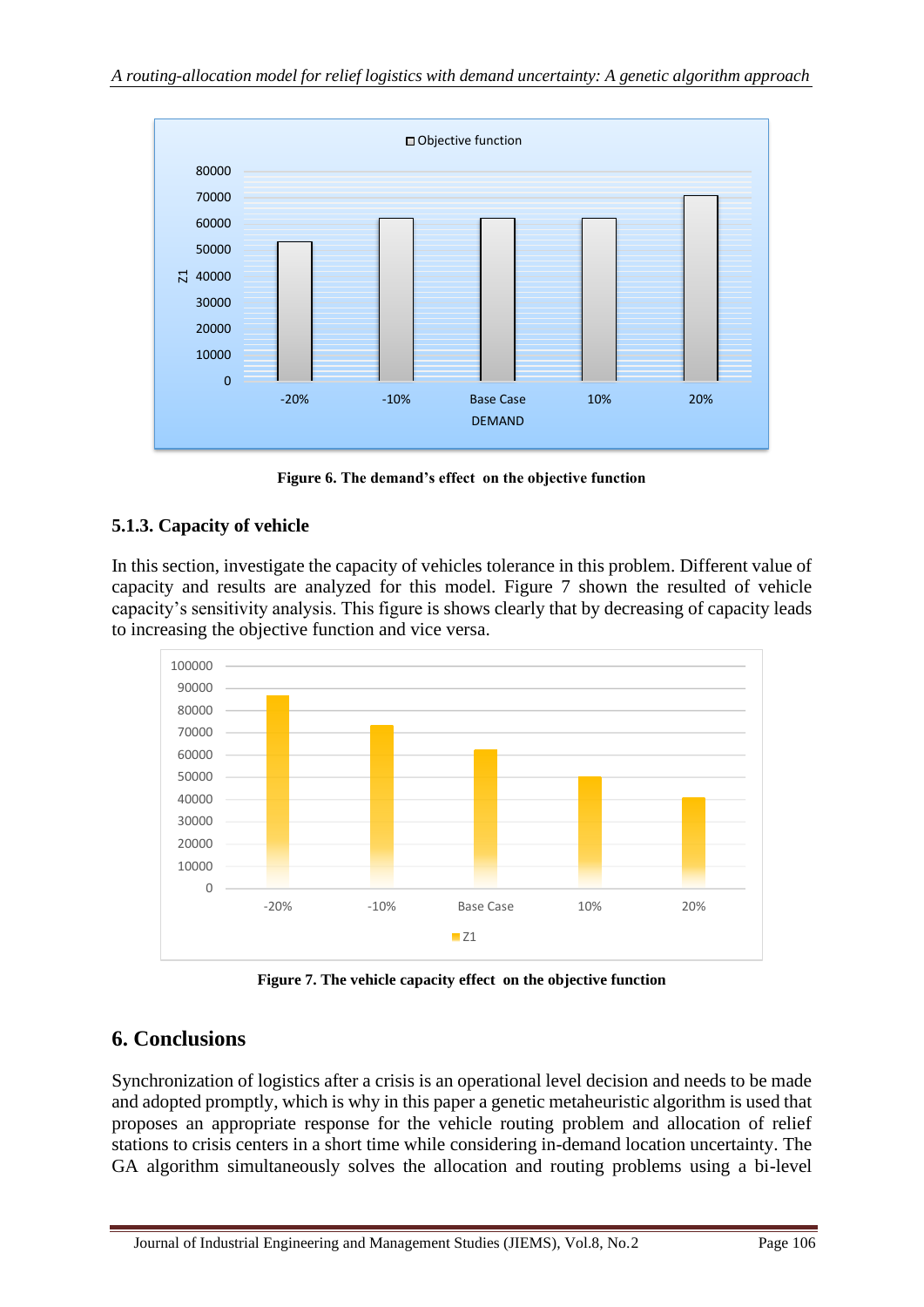chromosome structure and through several kinds of mutations and crossovers for optimization of proposed model. Implementation of this method on several sample issues concluded that the solution has highly acceptable results and functionality, therefore can be used by planners and officials of organization after a crisis has occurred. Since the genetic algorithm used is population-based, this model is suitable for problems that are compounds with several states. For future studies, the authors suggest dynamic routing of the same model could be used for more accurate results which can be solved using a simulation-optimization technique. simultaneous consideration of uncertainty in location and demand, planning for other types of survivors, road destructions and use of different vehicles are other topics for future research.

# **Reference**

Adabavazeh, N., Nikbakht, M., and Amirteimoori, A., (2020). "Envelopment analysis for global response to novel 2019 coronavirus-SARS-COV-2 (COVID-19)", *Journal of Industrial Engineering and Management Studies*, Vol. 7, No. 2, pp. 1-35.

Ahmadi Morteza, Seifi Abbas, Behnam Tootooni, (2015). "A humanitarian logistics model for disaster relief operation considering network failure and standard relief time: A case study on San Francisco district", *Transportation Research Part E*, Vol.75, pp. 145–163.

Ayough, A., Khorshidvand, B., Massomnedjad, N., and Motameni, A., (2020). "An integrated approach for three-dimensional capacitated vehicle routing problem considering time windows", *Journal of Modelling in Management*.

Barbarosoglu, G., Ozdamar, L., and Cevik, A., (2002). "An Interactive Approach for Hierarchical Analysis of Helicopter Logistics in Disaster Relief Operations", *Eur. J. Operation Res.*, Vol. 140, pp.118–133.

Barbarosoglu, G.Y., and Arda, Y., (2004). "A Two-stage stochastic programming framework for transportation planning in disaster response", *Journal of the Operational Research Society*, Vol. 55, pp. 43-53.

Barojas-Payán, E., Sánchez-Partida, D., Martínez-Flores, J.L., and Gibaja-Romero, D.E., (2019). "Mathematical Model for Locating a Pre-Positioned Warehouse and for Calculating Inventory Levels", *Journal of Disaster Research*, Vol. 14, No. 4, pp. 649-666.

Bozorgi-Amiri, A., and Khorsi, M., (2015). "A dynamic multi-objective location–routing model for relief logistic planning under uncertainty on demand, travel time, and cost parameters", *[The](http://link.springer.com/journal/170)  [International Journal of Advanced Manufacturing Technology](http://link.springer.com/journal/170)*, Vol. 85, No. 5, pp. 1633–1648.

Bozorgi-Amiri, A., and Khorsi, M., (2016). "A dynamic multi-objective location–routing model for relief logistic planning under uncertainty on demand, travel time, and cost parameters", *The International Journal of Advanced Manufacturing Technology*, Vol. 85, No. 5, pp. 1633-1648.

Bozorgi-Amiri, A., Jabalameli, M.S., and Mirzapour Al-e-Hashem, S.M.J., (2013). "A multi-objective robust stochastic programming model for disaster relief logistics under uncertainty", *OR Spectrum*, Vol. 35, pp. 905–933.

Burkart Christian, C., Nolz Pamela, J., and Gutjahr, Walter., (2016). "Modelling beneficiaries' choice in disaster relief logistics", *Springer Science+Business Media New York*.

Cao, C., Li, C., Yang, Q., and Zhang, F., (2017). "Multi-objective optimization model of emergency organization allocation for sustainable disaster supply chain", *Sustainability*, Vol. 9, No. 11, pp. 2103.

Caunhye, A. M., Zhang, Y., Li, M., and Nie, X., (2016). "A location-routing model for prepositioning and distributing emergency supplies", *Transportation research part E: logistics and transportation review*, Vol. 90, pp. 161-176.

Caunhye, A.M., Nie, X., and Pokharel, S., (2012). "Optimization models in emergency logistics: A literature review", *Socio-Economic Planning Sciences*, Vol. 46, pp. 4-13.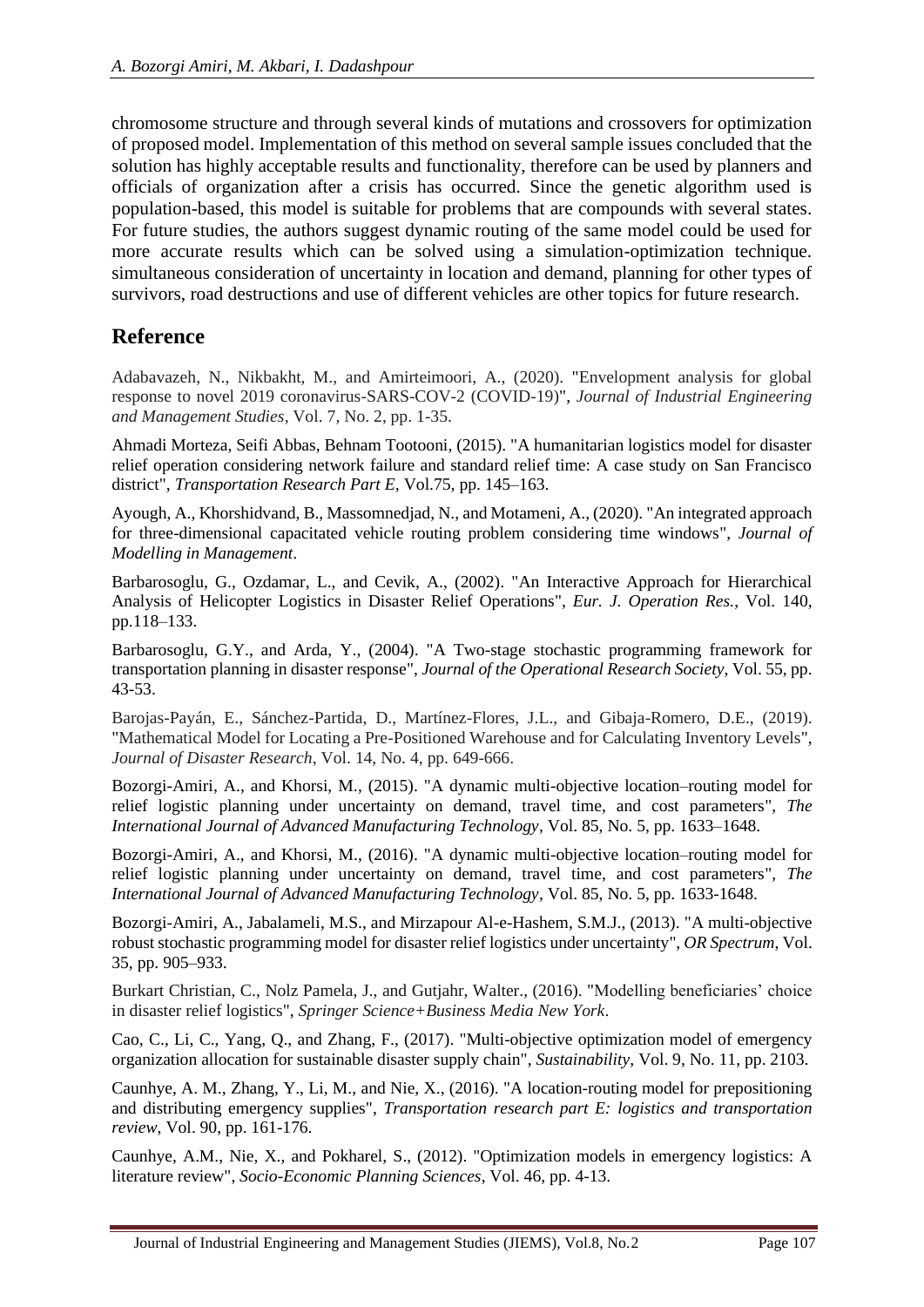Cavdur, F., Kose-Kucuk, M., and Sebatli, A., (2016). "Allocation of temporary disaster response facilities under demand uncertainty: An earthquake case study", *International Journal of Disaster Risk Reduction*, Vol. 19, pp. 159-166.

[Chen, G.,](https://www.scopus.com/authid/detail.uri?origin=resultslist&authorId=57113994300&zone=) [Zhang, J.,](https://www.scopus.com/authid/detail.uri?origin=resultslist&authorId=55866351600&zone=) [Fu, J.-Y.](https://www.scopus.com/authid/detail.uri?origin=resultslist&authorId=36671093500&zone=), (2014). "Multi-objective fuzzy location-allocation-routing problem in urgent relief distribution system", *[Journal of Transportation Systems Engineering and Information](https://www.scopus.com/sourceid/12400154717?origin=recordpage)  [Technology](https://www.scopus.com/sourceid/12400154717?origin=recordpage)*, Vol. 14, No. 4, pp. 160-167.

Dellmuth, L.M., Bender, F.A.M., Jönsson, A.R., Rosvold, E.L., and von Uexkull, N., (2021). "Humanitarian need drives multilateral disaster aid", *Proceedings of the National Academy of Sciences*, Vol. 118, No. 4.

Doodman, M., Shokr, I., Bozorgi-Amiri, A., and Jolai, F., (2019). "Pre-positioning and dynamic operations planning in pre-and post-disaster phases with lateral transhipment under uncertainty and disruption", *Journal of Industrial Engineering International*, pp. 1-16.

Elluru, S., Gupta, H., Kaur, H., and Singh, S.P., (2019). "Proactive and reactive models for disaster resilient supply chain", *Annals of Operations Research*, Vol. 283, No. 1, pp. 199-224.

Erdemir, E.T., Batta, R., Rogerson, P.A., Blatt, A., and Flanigan, M., (2010). "Joint ground and air emergency medical services coverage models: A greedy heuristic solution approach", *European Journal of Operational Research*, Vol. 207, No. 2, pp. 736-749.

Ghaffari, Z., Nasiri, M.M., Bozorgi-Amiri, A., and Rahbari, A., (2020). "Emergency supply chain scheduling problem with multiple resources in disaster relief operations", *Transport metrica A: Transport Science*, Vol. 16, No. 3, pp. 930-956.

Ghasemi, P., and Babaeinesami, A., (2020). "Simulation of fire stations resources considering the downtime of machines: A case study", *Journal of Industrial Engineering and Management Studies*, Vol. 7, No. 1, pp. 161-176.

Ghasemi, P., Khalili-Damghani, K., Hafezalkotob, A., and Raissi, S., (2019). "Uncertain multiobjective multi-commodity multi-period multi-vehicle location-allocation model for earthquake evacuation planning", *Applied Mathematics and Computation*, Vol. 350, pp. 105-132.

Holland, J.H., (1992). "Adaptation in natural and artificial systems", *Ann Arbor, MI: University of Michigan Press.*

Kebriyaii, O., Hamzehei, M., and Khalilzadeh, M., (2021). "A disaster relief commodity supply chain network considering emergency relief volunteers: a case study", *Journal of Humanitarian Logistics and Supply Chain Management.*

Knott. R, (1988). "Vehicle Routing for Emergency Relief Management: A Knowledge-based Approach", *Disaster*, Vol. 12, pp. 285–293.

Lenstra, J.K., and Rinnooy Kan, A.H.G., (1981). "Complexity of vehicle and scheduling problem", *Networks*, Vol. 11, pp. 221-227.

Liu, C., Kou, G., Peng, Y., and Alsaadi, F.E., (2019). "Location-routing problem for relief distribution in the early post-earthquake stage from the perspective of fairness", *Sustainability*, Vol. 11, No. 12, pp. 3420.

Najafi, M., and Eshghi, K., (2013). "A logistics planning model to improve the response phase of earthquake", *International Journal of Industrial Engineering and Production Management*, Vol. 23, No. 4, pp. 401-416.

Najafi, M., Eshghi, K., and Dullaert, W., (2013). "A multi-objective robust optimization model for logistics planning in the earthquake response phase", *Transportation Research Part E*, Vol. 49, pp. 217- 249.

Oh, S., and Haghani, A., (1996). "Formulation and Solution of a Multi-Commodity, Multi-Modal Network Flow Model for Disaster Relief Operations", *Transportation Research*, Vol. 30, pp. 231–250.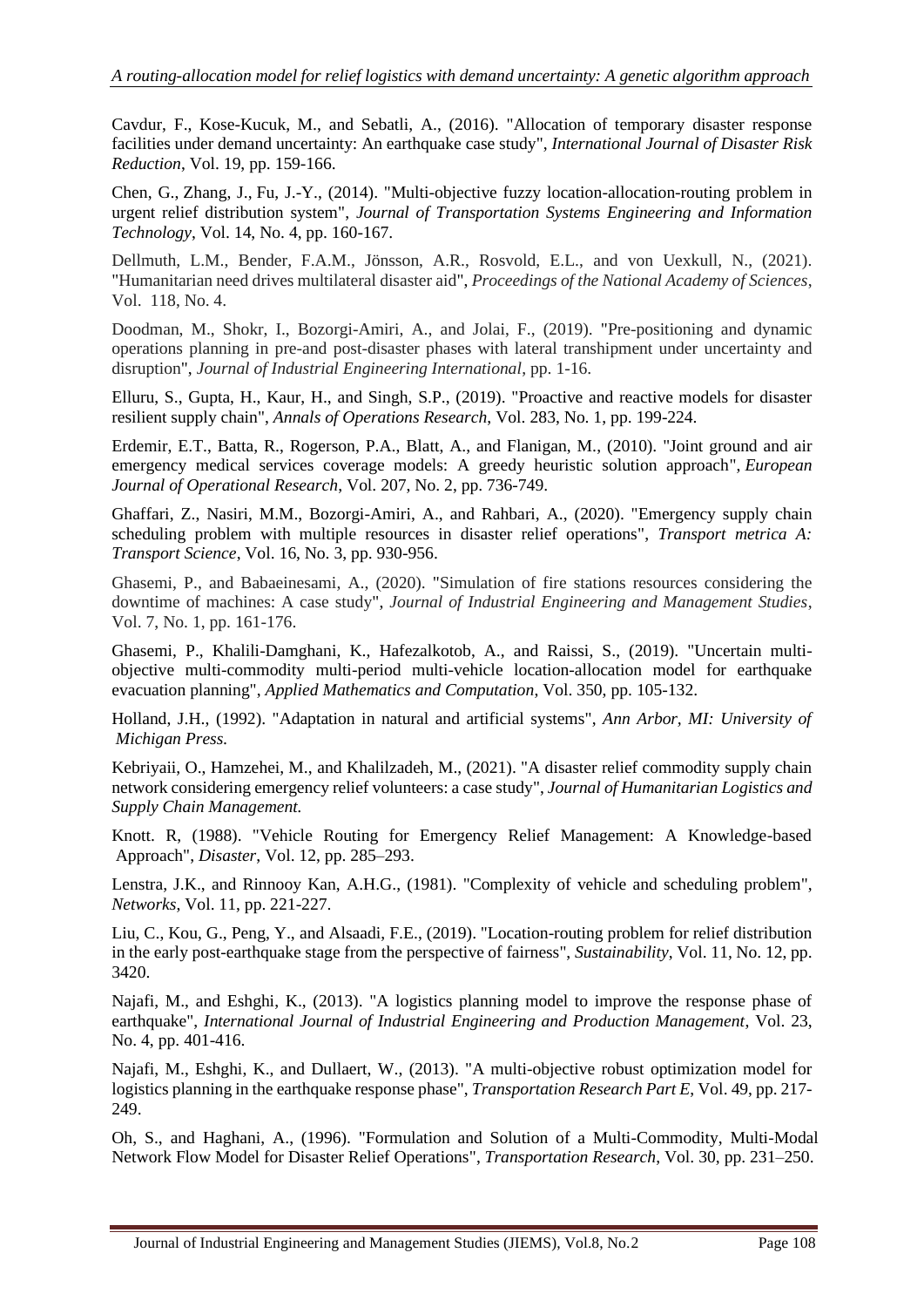Oh, S., and Haghani, A., (1997). "Testing and Evaluation of a Multi-Commodity Multi-Modal Network Flow Model for Disaster Relief Management", *Journal of Advanced Transportation*, Vol. 31, pp. 249– 282.

Ozdamar, L., and Demir, O., (2012). "A hierarchical clustering and routing procedure for large scale disaster relief logistics planning", *Transportation Research Part E*, Vol. 48, pp. 591–602.

Partovi, F.Y., (2015). "A model for the efficient assignment of emergency response employees", *International Journal of Management Science and Engineering Management*, Vol. 10, No. 1, pp. 33-40.

Peng, L., Tan, J., Lin, L., and Xu, D., (2019). "Understanding sustainable disaster mitigation of stakeholder engagement: Risk perception, trust in public institutions, and disaster insurance", *Sustainable Development*, Vol. 27, No. 5, pp. 885-897.

Rabbani, M., and Mousavi, Z., (2019). "Location of temporary depot after an earthquake based on robust optimization", *International Journal of Industrial Engineering & Production Research*, Vol. 30, No. 1, pp. 39-55.

Rabbani, M., Oladzad-Abbasabady, N., and Akbarian-Saravi, N., (2021). "Ambulance routing in disaster response considering variable patient condition: NSGA-II and MOPSO algorithms", *Journal of Industrial & Management Optimization*.

Rafie-Majd, Z., Pasandideh, S.H.R., and Naderi, B., (2018). "Modelling and solving the integrated inventory-location-routing problem in a multi-period and multi-perishable product supply chain with uncertainty: Lagrangian relaxation algorithm", *Computers & chemical engineering*, Vol. 109, pp. 9-22.

Saadatseresht, M., Mansourian, A., and Taleai, M., (2008). "Evacuation planning using multi objective evolutionary optimization approach", *European Journal of Operational Research*, Vol. 198, pp. 305- 314.

Saffarian, M., Barzinpour, F., and Kazemi, S.M., (2017). "A Multi-Period Multi-Objective Locationrouting Model for Relief Chain Management under Uncertainty", *International Journal of Supply and Operations Management*, Vol. 4, No. 4, pp. 298-317.

Sekar, S., Zheng, L., Ratliff, L.J., and Zhang, B., (2019). "Uncertainty in multicommodity routing networks: When does it help? ", *IEEE Transactions on Automatic Control*, Vol. 65, No. 11, pp. 4600- 4615.

Sheu, J.B., (2007). "An emergency logistics distribution approach for quick response to urgent relief demand in disasters", *Transportation Research Part E: Logistics and Transportation Review*, Vol. 43, No. 6, pp. 687-709.

Sun, H., Wang, Y., and Xue, Y., (2021). "A bi-objective robust optimization model for disaster response planning under uncertainties", *Computers & Industrial Engineering*, Vol. 155, pp. 107213.

Tofighi, S., Torabi, S.A., and Mansouri, S.A., (2016). "Humanitarian logistics network design under mixed uncertainty", *European Journal of Operational Research*, Vol. 250, No.1, pp. 239-250.

Vahdani, B., Veysmoradi, D., Noori, F., and Mansour, F., (2018). "Two-stage multi-objective locationrouting-inventory model for humanitarian logistics network design under uncertainty", *International journal of disaster risk reduction*, Vol. 27, pp. 290-306.

Vahdani, B., Veysmoradi, D., Noori, F., and Mansour, F., (2018). "Two-stage multi-objective locationrouting-inventory model for humanitarian logistics network design under uncertainty", *International journal of disaster risk reduction*, Vol. 27, pp. 290-306.

[Vahdani, B.,](https://www.scopus.com/authid/detail.uri?origin=resultslist&authorId=26644463900&zone=) [Veysmoradi, D.,](https://www.scopus.com/authid/detail.uri?origin=resultslist&authorId=57192089751&zone=) [Shekari, N.,](https://www.scopus.com/authid/detail.uri?origin=resultslist&authorId=36144505900&zone=) [Mousavi, S.M.,](https://www.scopus.com/authid/detail.uri?origin=resultslist&authorId=35311503200&zone=) (2016). "Multi-objective, multi-period location-routing model to distribute relief after earthquake by considering emergency roadway repair", *Neural Computing and Applications*, pp. 1-20.

Wan[g Haijun ,](http://www.sciencedirect.com/science/article/pii/S136655451400101X) Du Lijing, Ma Shinhua., (2014). "Multi-objective open location-routing model with split delivery for optimized relief distribution in post-earthquake", *[Transportation Research Part E:](http://www.sciencedirect.com/science/journal/13665545)*